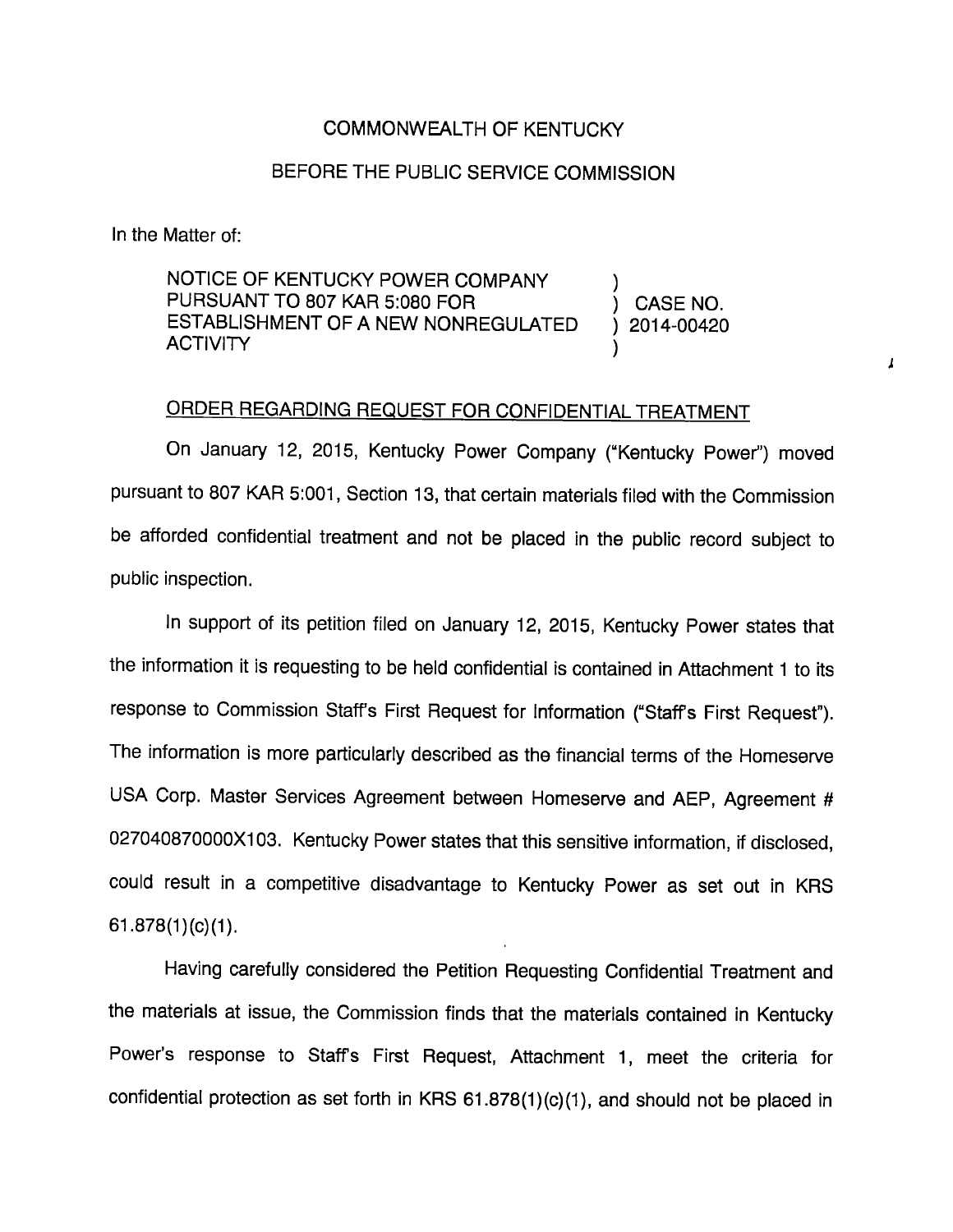the public record for a period of ten years from the date of this Order, or until further Orders of this Commission.

IT IS THEREFORE ORDERED that:

1. Kentucky Power's Petition for Confidential Protection is hereby granted.

2. The materials contained in Kentucky Power's response to Staff's First Request, Attachment 1, meet the criteria for confidential protection as set forth in KRS 61.878(1 )(c)(1), and are hereby granted confidential protection. The materials granted confidential protection will not be placed in the public record or made available for public inspection for a period of ten years from the date of this Order, or upon further Orders of this Commission.

3. Use of the materials in question in any Commission proceeding shall be in compliance with 807 KAR 5:001, Section 13(9).

4. Kentucky Power shall inform the Commission if the materials granted confidential protection become publicly available or no longer qualify for confidential treatment.

5. If a non-party to this proceeding requests to inspect materials granted confidential treatment by this Order and the period during which the materials have been granted confidential treatment has not run, Kentucky Power shall have 20 days from receipt of written notice of the request to demonstrate that the materials still fall within the exclusions from disclosure requirements established in KRS 61.878. If Kentucky Power is unable to make such demonstration, the requested materials shall be made available for inspection. Otherwise, the Commission shall deny the request for inspection.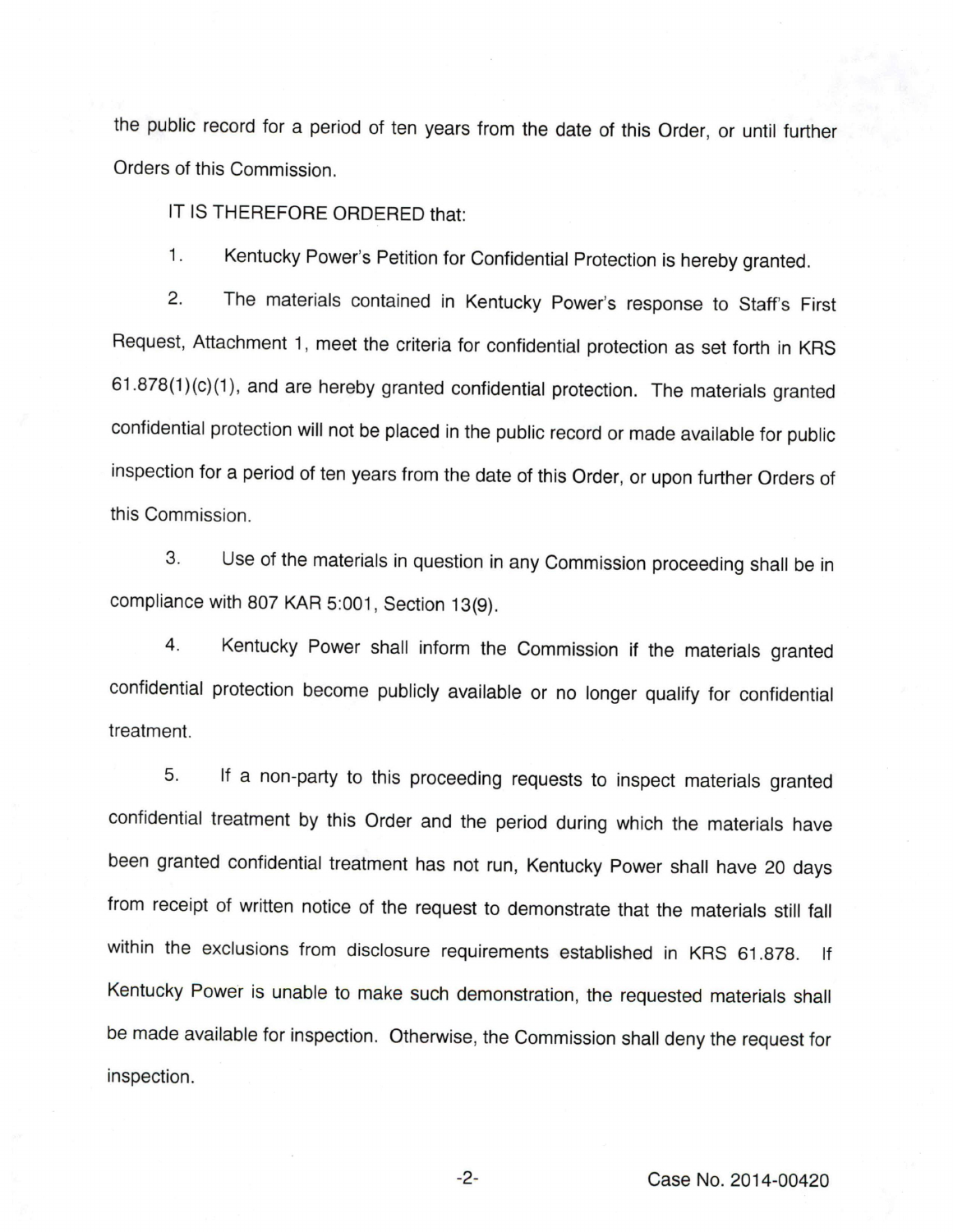6. The Commission shall not make the materials available for inspection for 20 days following an Order finding that the materials no longer qualify for confidential treatment in order to allow Kentucky Power to seek a remedy afforded by law.

By the Commission



ATTEST:

Caura D. Guernosa